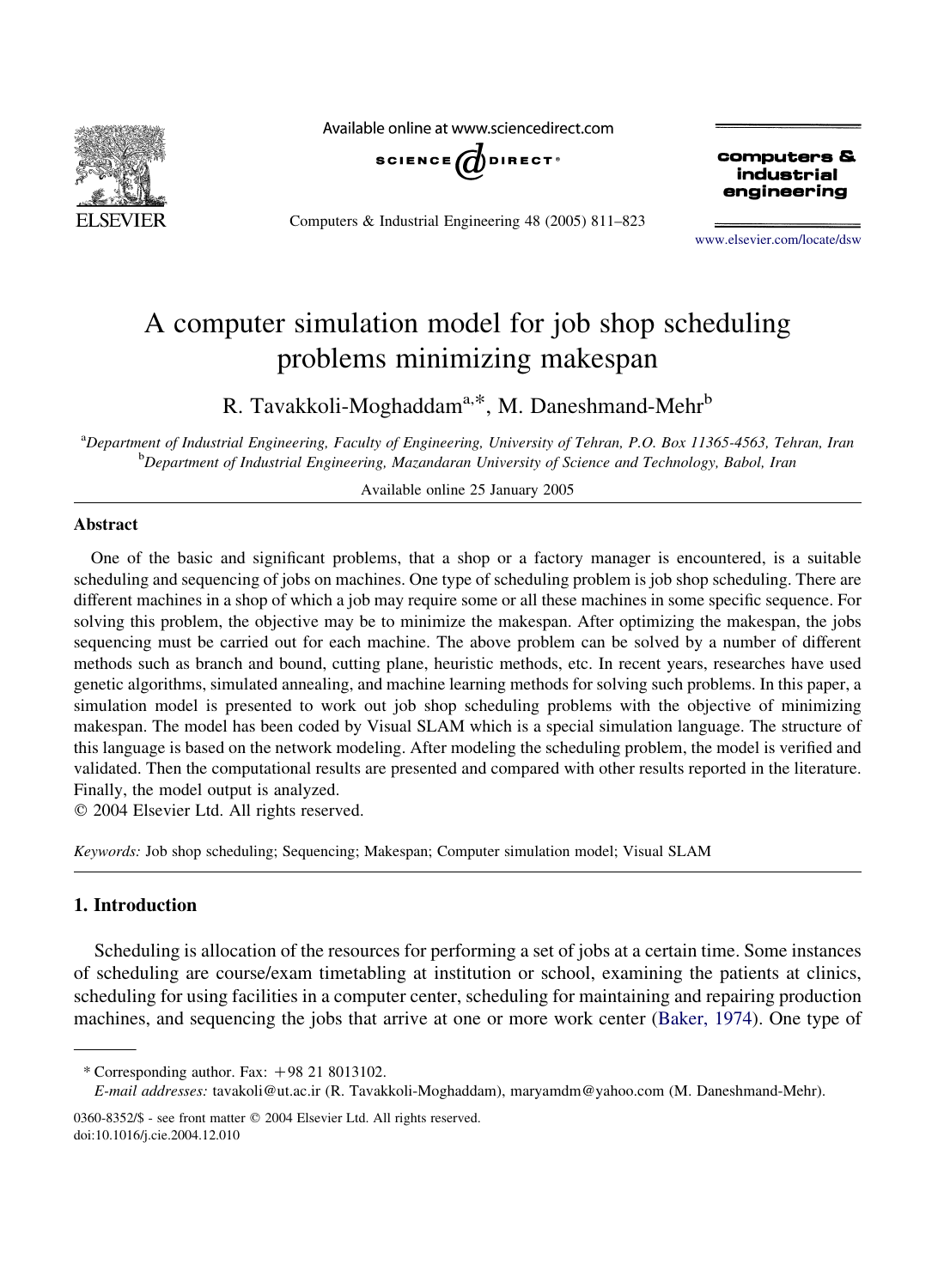scheduling problem is job shop scheduling, objective of which may be minimizing the makespan or minimizing the tardiness penalty ([Sule, 1997](#page--1-0)). This paper deals with the job shop scheduling problem with the objective of minimizing the makespan.

Linear programming and branch and bound methods are optimizing methods for solving this kind of problems, but they are utilized for small problems [\(Pinedo, 2001](#page--1-0)). Shifting bottleneck heuristic method is one of the successful heuristic methods for minimizing makespan in a job shop problem. In this procedure each unscheduled machine is considered as a separate single machine, and the machine that gives the maximum delay in a single job is identified as a bottleneck machine being scheduled first. In the modified version of the method named MODSB (Modified Shifting Bottleneck Heuristic), each unscheduled machines is considered as a separate single-machine problem. Then, the machine with the largest minimum tardiness is picked up as the bottleneck machine and is sequenced first. Another approach is a two-stage job shop scheduling heuristic method in which in the first stage an initial feasible near-optimal sequence is developed and at the second stage the near optimal solution is worked out [\(Sule, 1997\)](#page--1-0).

[Bianco, Dellolmo, Giordani, and Speranza \(1999\)](#page--1-0) have minimized the makespan in a multimode multiprocessor shop scheduling problem. Each task can be undertaken by any methods in a set of predefined alternative modes, where each mode specifies a required set of assigned processors and a processing time. At any point of time, each processor can be used at most by only a single task. A general precedence constraint exists among tasks, and task preemption is not allowed. The problem consists of assigning to each task of each processor, a mode, a starting time, and precedence constrains to minimize the time required to complete all tasks. There are two constructive heuristic algorithms to compute a feasible solution of the problem. The first one is a deterministic algorithm that iteratively assigns execution modes and starting times to unscheduled tasks simultaneously on the basis of a partial schedule. The second one is a stochastic algorithm that schedules tasks in a given mode with probabilities proportional to task priorities. To work out the problem three lower bounds have been suggested.

[Akpan \(1996\)](#page--1-0) has introduced a network technique that is a very useful tool for analysis of job shop sequencing problems. This technique offers a basis for finding an optimum solution. He has indicated that it is not correct to regard the network technique only as a project management tool, since it has a wider range of potential applications in other fields of engineering management. In this technique, the jobs priority on machines is determined by FCFS (First Come, First Serve) rule. [Guinet \(2000\)](#page--1-0) has proposed a procedure for solving job shop scheduling problems. In this procedure, the objective is to minimize the maximum completion time of jobs. Here, firstly instance, the job shop problem is reduced to a flow shop problem by introducing job precedence constraints. Then, Johnson's rule is applied to solve the problem. [Lee, Piramuthu, and Tsai \(1997\)](#page--1-0) have proposed to combine capabilities of genetic algorithms and machine learning techniques in order to develop a job shop scheduling system.

[Blazewicz, Domschke, and Pesch \(1996\)](#page--1-0) have presented an overview of solution techniques for solving job shop problems. After a brief round up of all the trends and techniques, they concentrated on branching strategies and approximation algorithms belonging to a class of opportunistic and local search scheduling. They also deducted that local search methods are the most powerful tools to schedule job shops. [Lorenco \(1995\)](#page--1-0) has presented a computational study of different local search and large-step optimization methods to solve the job shop scheduling problem. She has proposed a two-phase optimization method, known as large-step optimization, which has been recently introduced for the traveling salesman problem. Computation results show that large-step optimization methods outperform